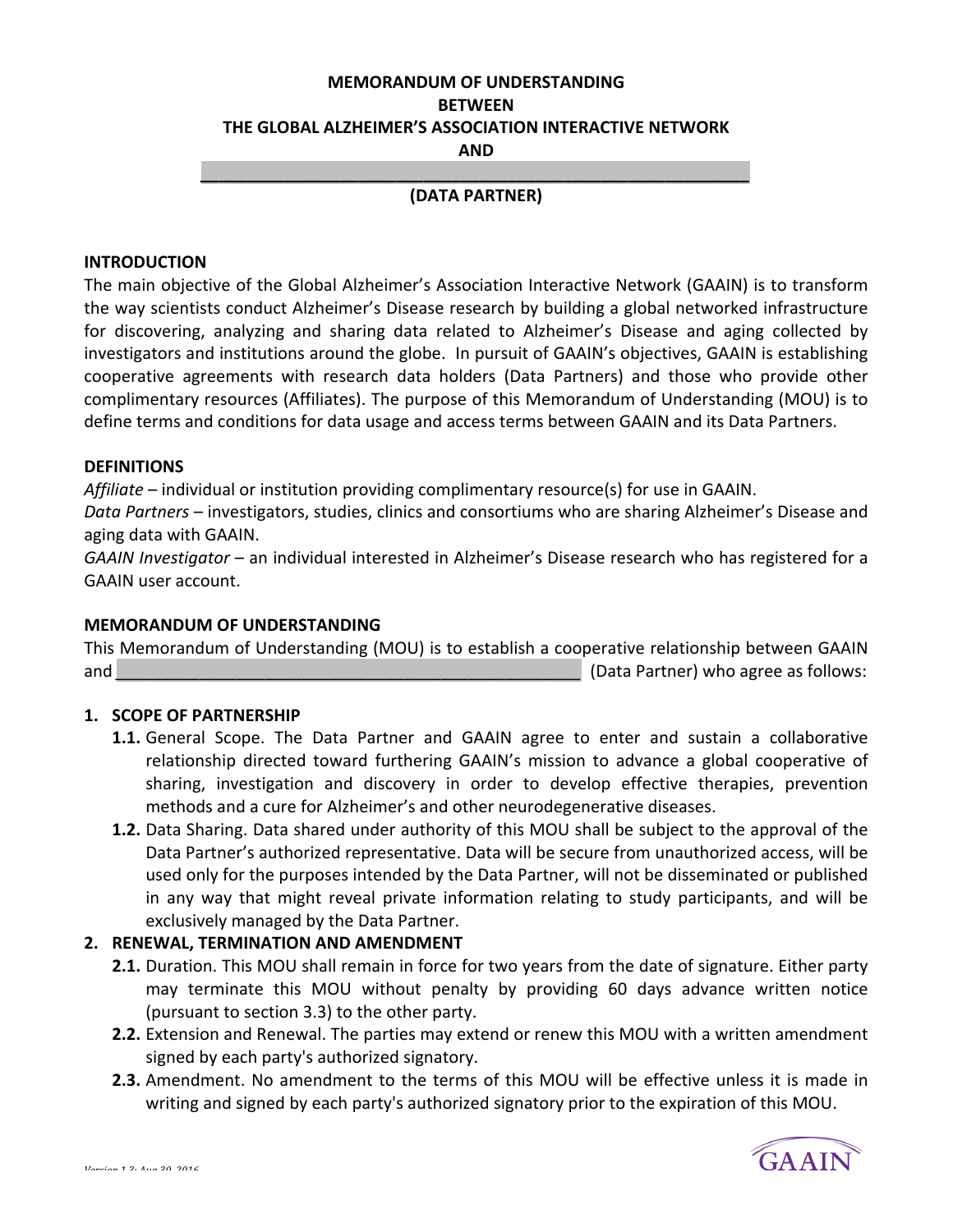### **3. GENERAL MATTERS**

- **3.1.** Initiatives and Policies. GAAIN's scientific initiatives and policies will be guided and overseen by the GAAIN governance and scientific advisory boards. A list of the members of these boards may be found on the GAAIN website (www.gaain.org).
- **3.2.** Names and Logos. Except for promoting or marketing the joint undertakings proposed in section 5.1 of this MOU, neither party may use the name of the other party in any form of advertising or publicity without written permission.
- **3.3.** Notices. The parties must distribute all notices in writing under this MOU via one of the following methods: (a) confirmed email transmission; (b) postage prepaid registered or certified mail, return receipt requested; or (c) commercial overnight carrier. Draft amendments pursuant to sections 2.2 and 2.3 require notice under this provision. All communications must be sent to the addresses set forth below or to other addresses designated by the parties by written notice. Notices are effective upon receipt.
	- **3.3.1.** GAAIN Address: Arthur Toga, Laboratory of Neuro Imaging, Keck School of Medicine of USC, 2001 N. Soto Street, SSB1-102, Los Angeles, CA 90032
	- **3.3.2.** Data Partner Recipient Name: Data Partner Address:
- **3.4.** Binding Obligations. This MOU is not intended to create any legally binding obligations for any party but is intended to facilitate discussions regarding areas of cooperation.
- **3.5.** Liability. Neither GAAIN nor USC will be liable to the Data Partner for any incidental, consequential, exemplary or punitive damages resulting from their activities in relation to this MOU.
- **3.6.** Authorized Signatories. The Data Partner acknowledges that the individual(s) signing this MOU have the authority to sign on its behalf in the capacity indicated.

## **4. ROLES AND RESPONSIBILITIES**

- **4.1.** The Data Partner will maintain full Institutional Review Board (IRB) approval or approval from an equivalent ethics committee while sharing its data.
- **4.2.** The Data Partner agrees to de-identify their data so that the data does not reveal any private participant information prior to sharing that data in the GAAIN network.
- **4.3.** GAAIN is not responsible for the validity of Data Partner data presented through GAAIN.
- **4.4.** The Data Partner shall receive recognition on the GAAIN website and in future GAAIN-related presentations. The Data Partner's logo, a link to their website and a brief description of their study will be included on the GAAIN website.
- **4.5.** GAAIN investigators are required to cite the Data Partner and its funding sources in any publications that use their data as directed by the Data Partner.

### **5. TERMS OF DATA USE**

**5.1.** The Data Partner agrees to link their data, as described below, to the GAAIN network, for use by GAAIN, its Affiliates, other Data Partners and GAAIN Investigators: